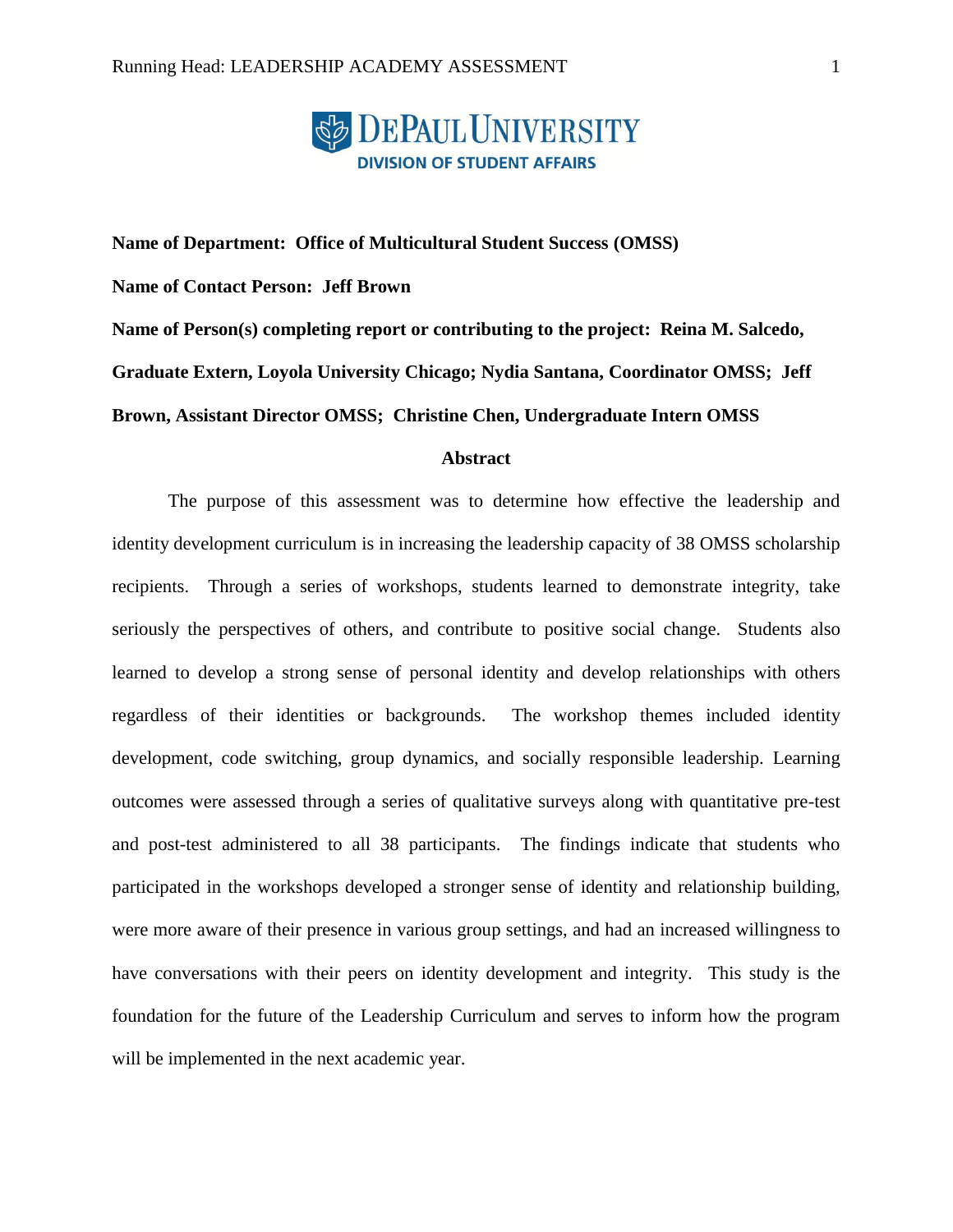### **Introduction and Context**

The Leadership Curriculum is in its pilot year under the Academics, Leadership, and Identity Development area (ALI) within the Office of Multicultural Student Success. The program was put into place for the scholarship recipients housed in OMSS to assist with their holistic development throughout the academic year. ALI's mission seeks to cultivate success for students of color, low-income college students, or first generation college students through a sustained leadership and identity development curriculum, financial resources, and academic support. Through this program, ALI aims to touch on all of the aspects of the team's mission in ensuring that scholarship recipients are growing and able to translate their experiences to their everyday activities and actions. The learning outcomes for this program are as follows:

1**.** Students who participate in Student Affairs programs and activities will, as leaders, demonstrate integrity, show that they take seriously the perspectives of others, and contribute to positive social change

2. Students who participate in Student Affairs programs and activities will be able to participate thoughtfully and respectfully in cultural exploration, engagement, acceptance and collaboration as members of an inclusive community during and after their DePaul University experience.

3. Students who participate in Student Affairs programs and activities will develop a strong sense of personal identity and form mature, respectful relationships with others.

Within the Office of Multicultural Student Success, our goal is to have a seamless engagement pipeline from the first year through graduation for first generation, low-income, and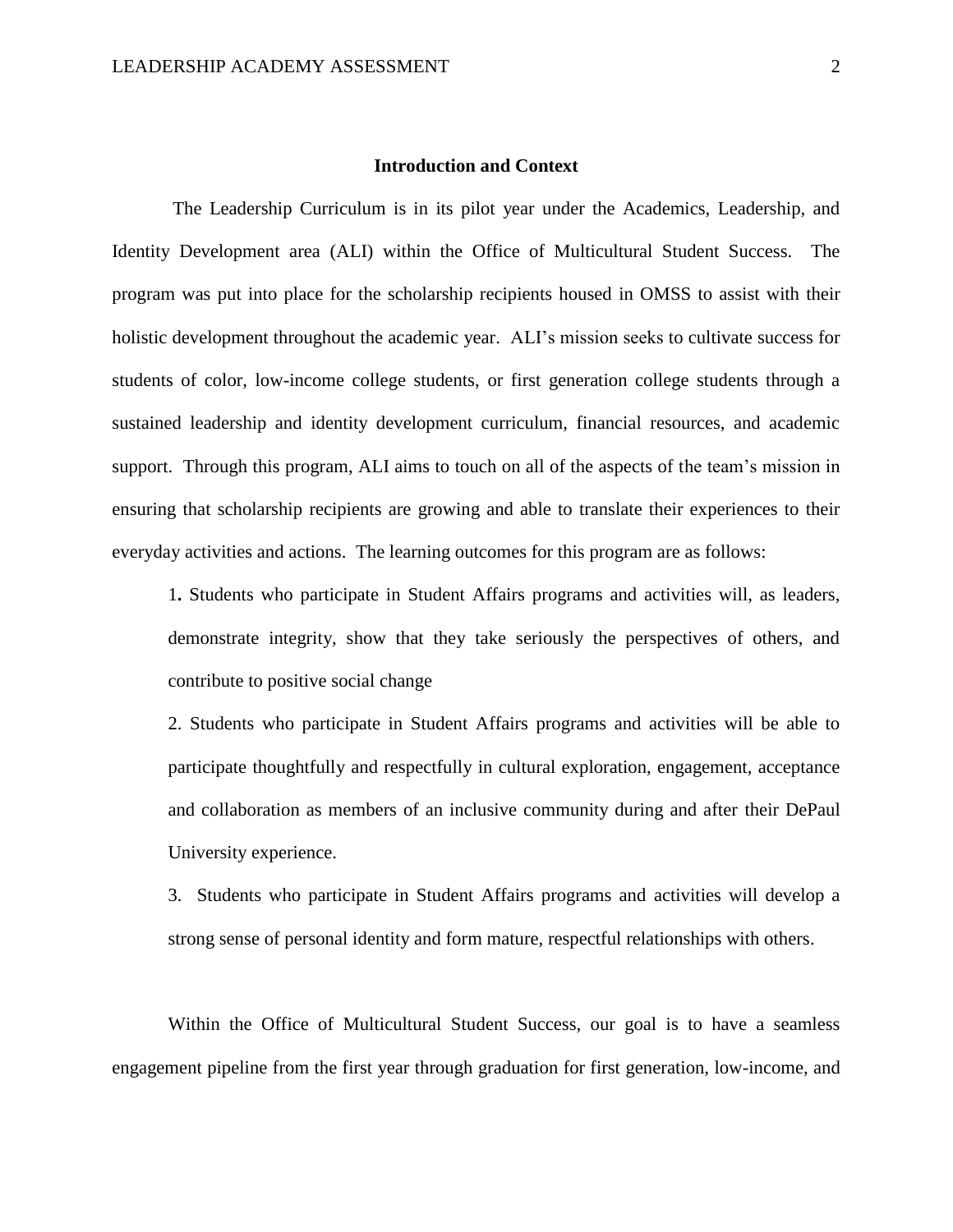students of color. This pipeline not only assists students in their transition from year to year but also contributes to the social and career capital that is needed as these higher risk students start preparing for life after DePaul. When students participate in OMSS sponsored programs, they are surrounded by peers who share similar identities, and engage in one-on-one interactions with OMSS staff.

Given their social and cultural context low income, first generation, and students of color experience unique challenges throughout their college tenure. Research has indicated that these students' identities also have an impact on their experiences surrounding leadership in college (Arminio, et.al., 2000; Dugan, 2006; Kezar & Moriart, 2000; Dugan, Kodama, & Gebhardt, 2012). Taking into consideration the perceptions traditionally marginalized students have of college and leadership, universities must demystify this involvement for these at-risk student populations. Through focused workshops tailored to their specific needs, leadership development for low-income, first generation, and students of color is one of many key experiences aiding in retention today (Dugan, et. al., 2012; Komives, Lucas, & McMahon, 2007).

Leadership development literature most pertinent to low-income, first generation, and students of color is often rooted in the Social Change Model of leadership. These studies and theories develop specific best practices for engaging traditionally marginalized students in leadership development and activities. Providing students the opportunity to engage with the Social Change Model, their own identities, and leadership development affords them the opportunity to develop into the kind of leaders they wish to be (Arminio, et.al., 2000). Conscious leadership development is essential in developing socially responsible leaders.

Contemporary research indicates that leadership experiences for college students are important for their engagement with their institution. However, for students from historically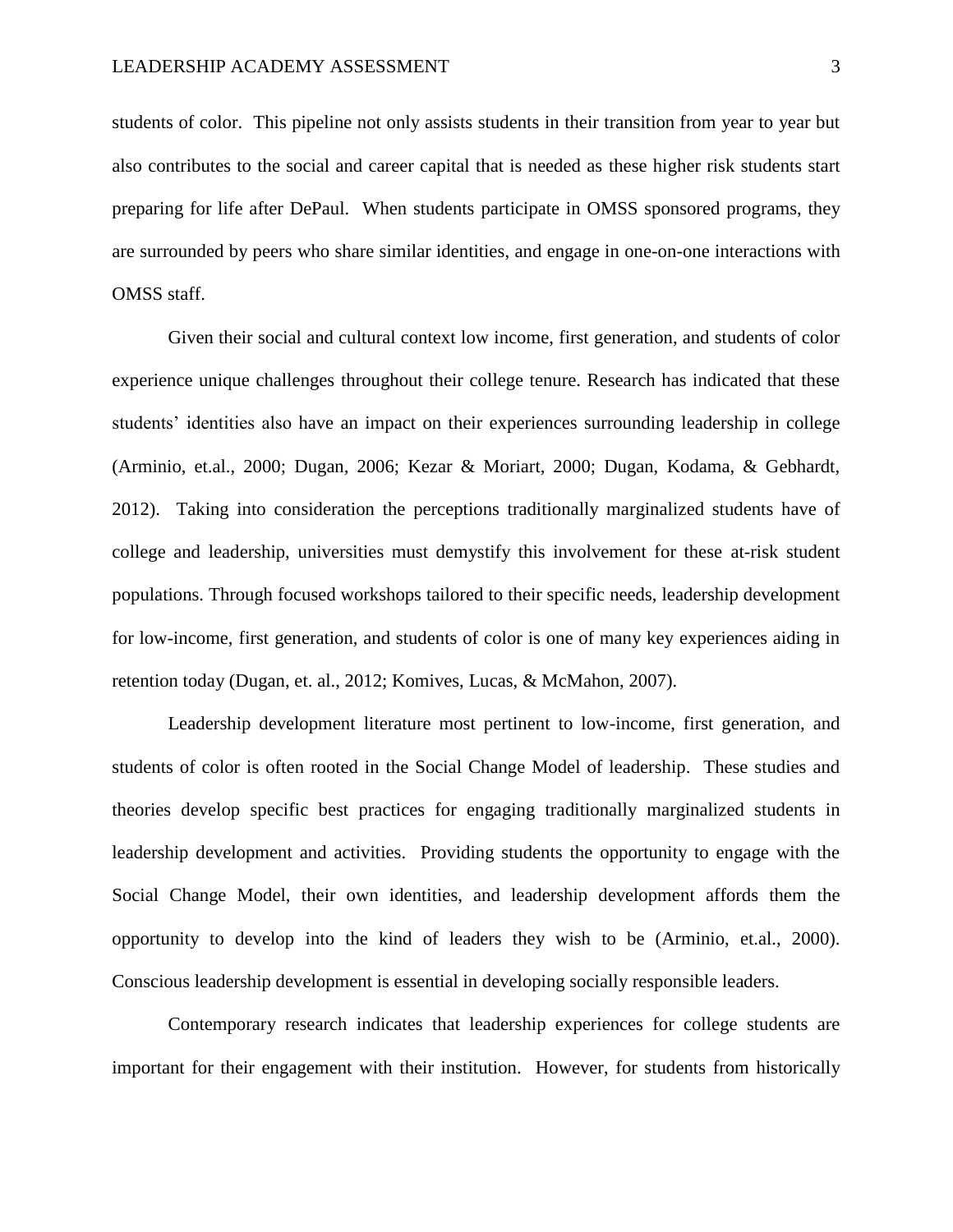marginalized groups, this involvement may prove more taxing. Providing identity conscious leadership development has proven effective for engaging with these student populations. Providing varying kinds of training to develop students' sense of self as well as what kind of leaders they want to be gives these students the tools needed for purposeful engagement during their college tenure.

Reframing what leadership development can be for students makes reaching a broader audience possible. This can ring true, especially when formulating training sessions for students who cannot commit to a time intensive leadership training or experience. For many students, long-term leadership experiences are not always possible. Practitioners cannot underestimate the impact of short-term leadership experiences and development (Rosch & Caza, 2012). Certain capacities of leadership within the Social Change Model can be taught in short-term training sessions. Although these trainings cannot be as comprehensive as long-term leadership experiences, they should not be overlooked as a valuable touch-point for many students. This is especially true for students who may feel they do not belong in traditional leadership realms, or are not involved on campus.

### **Methodology**

The students who participated in this assessment were a controlled group of 38 current DePaul students who are also OMSS scholarship recipients. These 38 students were selected due to their affiliation with the department. The sample size was sufficient enough to analyze and use as a pilot group in how the program/curriculum should improve for scholarship recipients and the greater OMSS population. Participation in the workshops was part of the scholarship requirements which ensured students' consistent participation.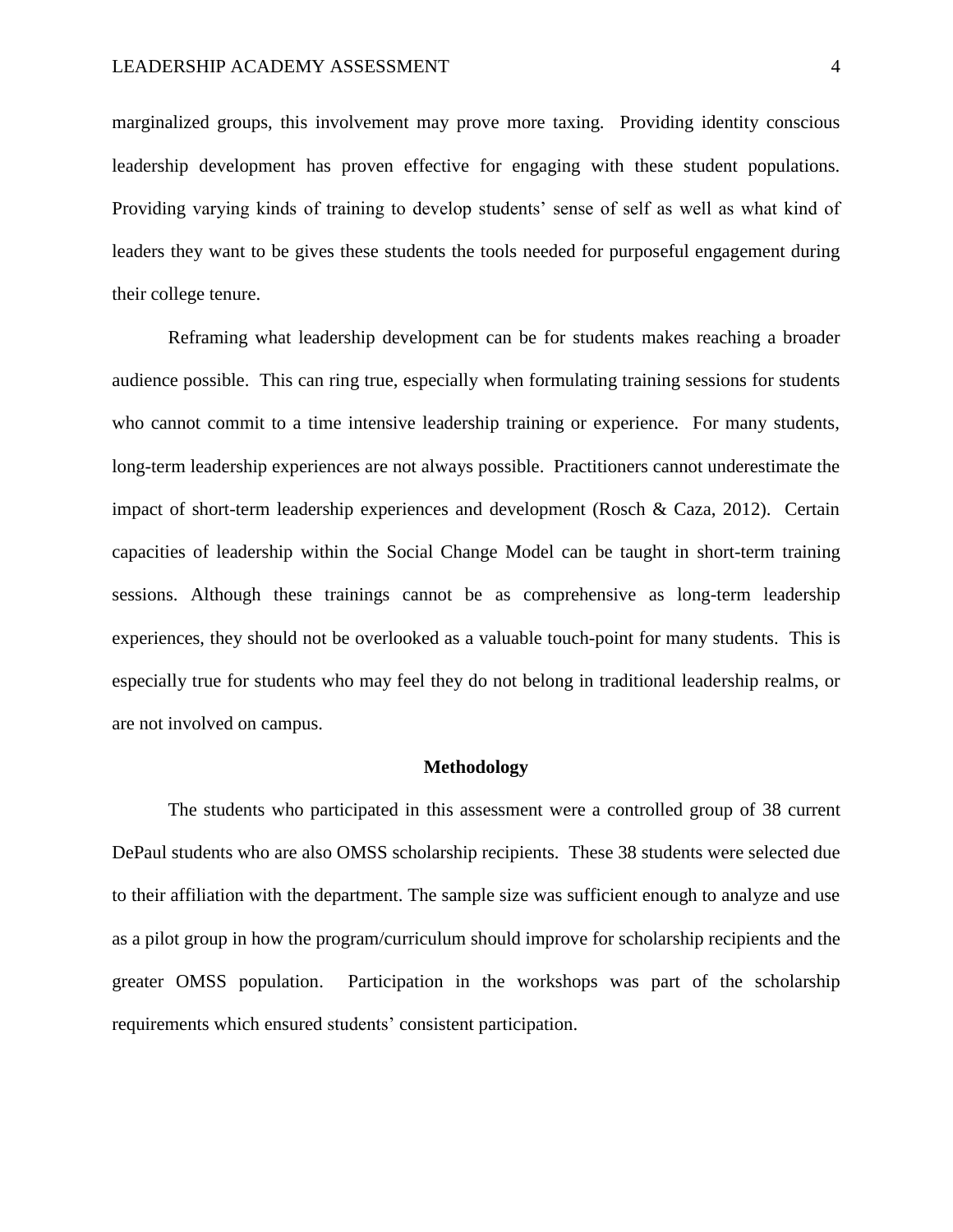To assess the success of the leadership curriculum, students were asked to fill out a pretest at the beginning of the academic year, individual surveys following each workshop, a posttest, and focus group. The pre-test was a self-evaluation of students' leadership skills and development through a Likert-scale model. Through this pre-test, we were able to compile quantitative data that would assist in the overall assessment and give a better foundation for the qualitative portion of the assessment. The post-test asked the same questions to assess students' growth and development throughout the year. The individual workshop surveys qualitatively assessed what was learned from each workshop, along with the professional and personal applications of the skills learned. The major themes for each workshop were identified by having at least two students mention that theme in their response.

Students were asked to complete the pre-test, workshop surveys (Appendix B), and posttest via Qualtrics in order to ensure that all of the information was confidential and only those working directly with this assessment would have access to those responses. After compiling the responses, major themes from each workshop were identified and will be discussed further throughout this assessment report under its corresponding workshop title. The pre and post test questions and chart can be found in Appendix A.

The purpose of the focus group was to improve logistics, presentation, and execution of the workshops along with the curricular content and assessment strategies. The focus group questions can be found in Appendix C. The focus group consisted of 25 students, all of which have participated in the curriculum for the academic year.

Findings and Discussion

Participant Response Rate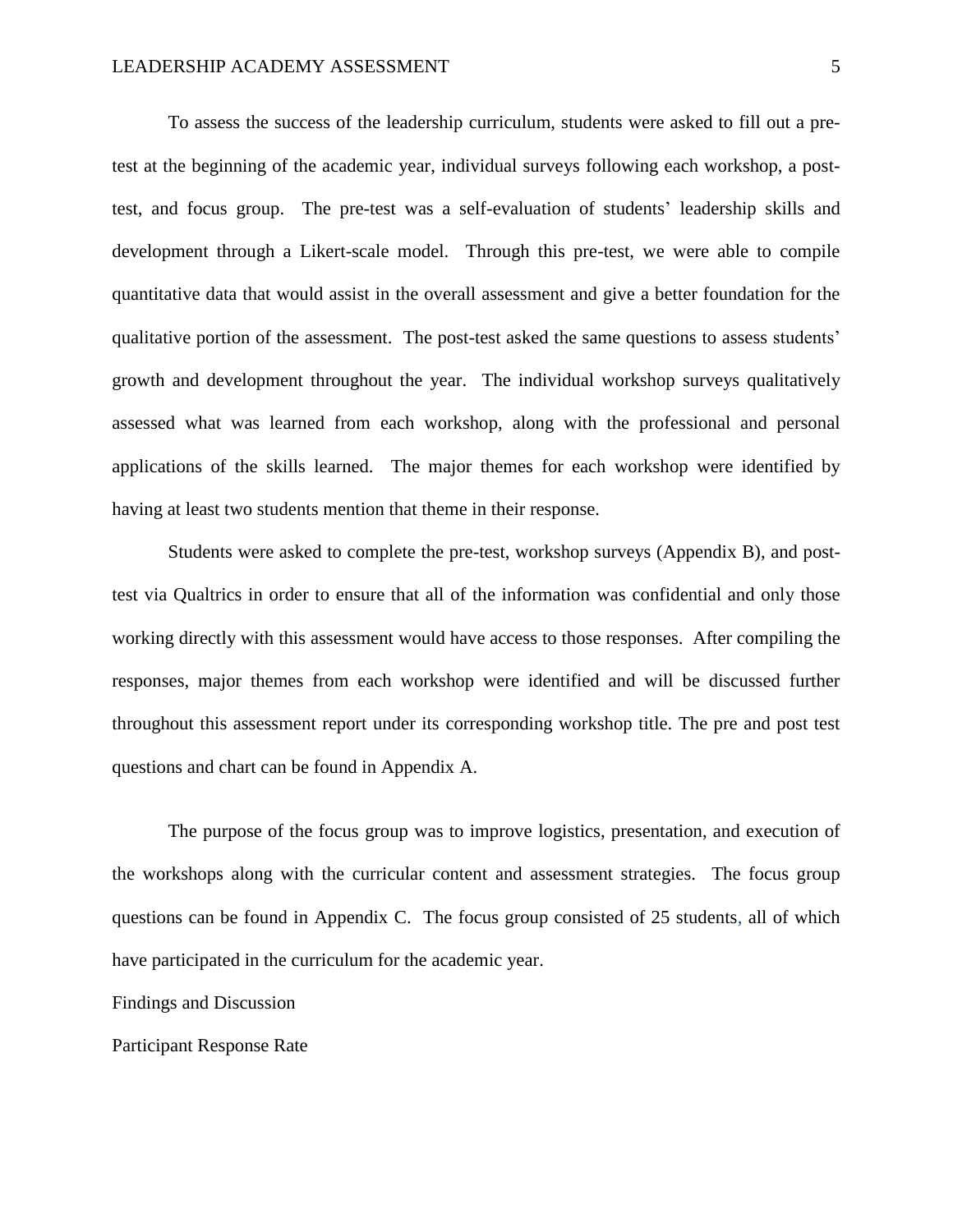Participant response rate for the pre-test and post-test was 80% and the individual surveys had an overall response rate of 50%. While our participation rates were above 90% for each workshop in the curriculum, achieving the same response for each follow-up survey proved taxing.

# **Participant Demographics**

The breakdown of the participants is as follows:

Year in School

12 First Year

10 Sophomore

7 Junior

7 Senior

1 Graduate

Gender

15 men

22 women

# Race/Ethnicity

18 African American/Black

2 White

15 Latino/Hispanic

2 Bi/Multi-Racial

## **Key Findings**

Through the surveys administered, students reported they learned the following from these workshops:

> Leadership as an experience rather than a title is important to their development.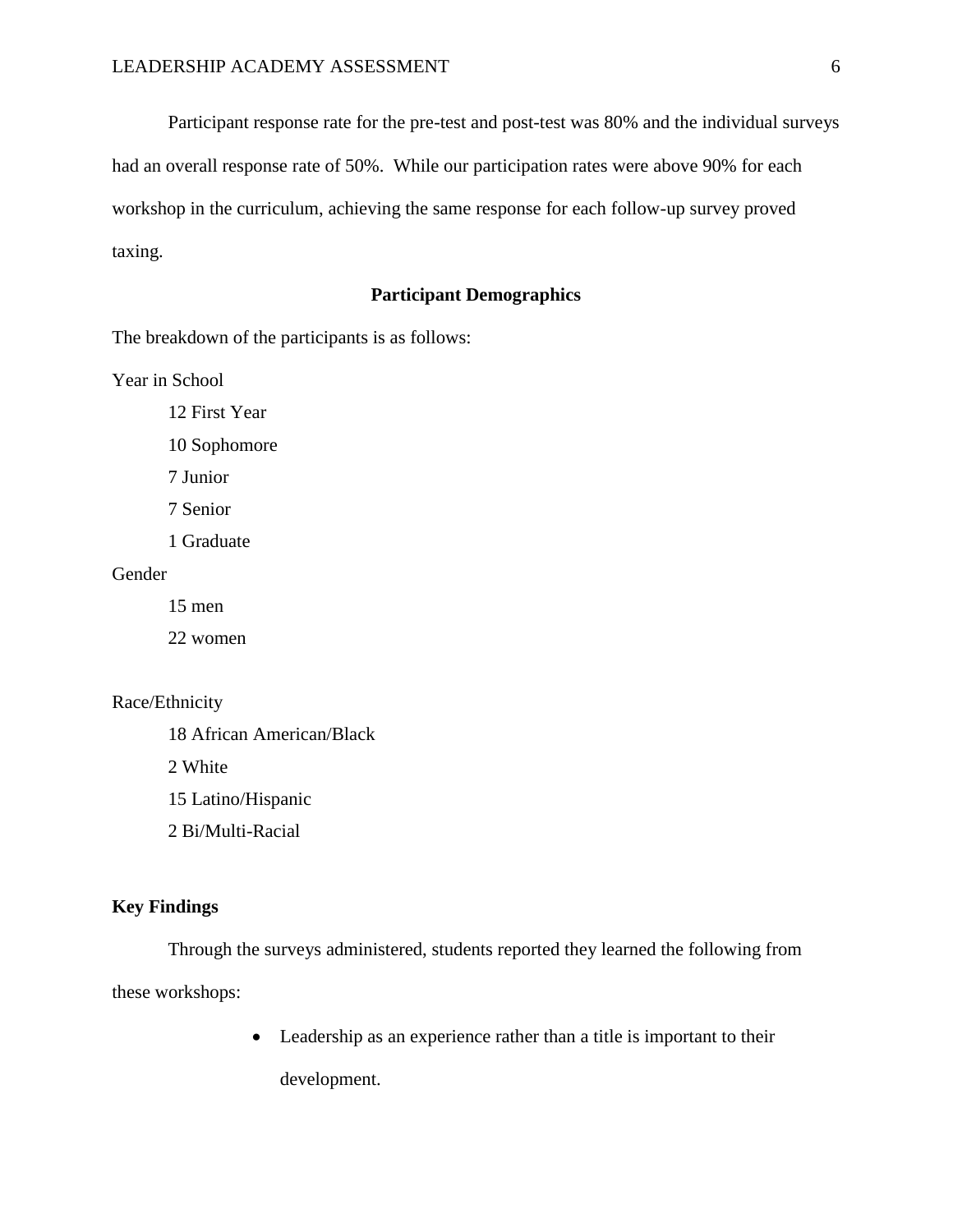- Re-thinking one size fits all leadership models and discerning what leadership style best fits them.
- 5 tenets of Socially Responsible Leadership as a foundation for inclusive and ethical leadership practices.
- Awareness of self in privilege, communication, professional practices, conflict resolution, and social change.

The results of this assessment were beneficial in reviewing what works for students and what does not. Students overwhelmingly reported experiencing the most growth in their communication skills and overall discernment as leaders. Establishing a common language and skill set for their self-efficacy as leaders in OMSS was important to the students. This skill development and capacity building was especially important for these students as mission students of OMSS.

This assessment project helps contribute to the field of higher education as well as to the Division of Student Affairs at DePaul due to its identity-conscious framework for leadership. In our research we found that most of the student leadership canon does not have much identity consciousness. As we move forward in rethinking how we build socially responsible leaders in the Division of Student Affairs, reimagining how identity intersects with leadership skill building will be especially effective for our low-income, first generation, and students of color. Working within a success framework with an identity lens has proven effective in OMSS' leadership development curriculum.

With this assessment came some limitations. While we were able to have a captive audience and required attendance for these workshops, our ability to garner above 50% response rate for individual workshops proved difficult. This response rate will impact our ability to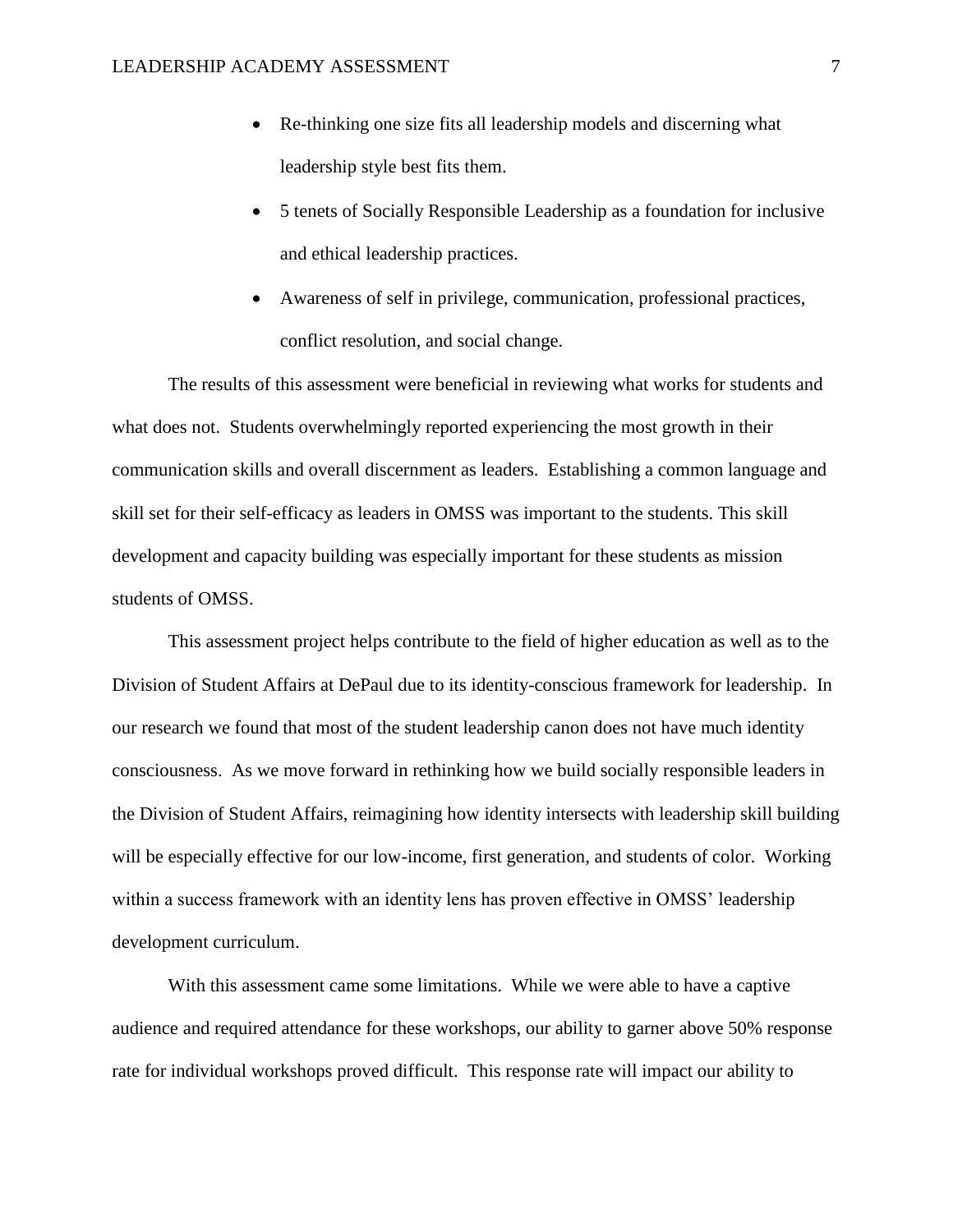review and adjust the curriculum model for individual workshops, however our higher response rate of 80% for the pre-test and post-test shows us what skill sets students felt the most growth was needed, and how much growth they experienced from the Fall Quarter to the Spring Quarter.

### **Advancement Toward Learning Outcome:**

| <b>Learning Outcome</b>                                                                                                                                                                          | <b>Number of Students</b><br>Assessed | <b>Number of Students with</b><br><b>Acceptable or Better</b><br>Performance |
|--------------------------------------------------------------------------------------------------------------------------------------------------------------------------------------------------|---------------------------------------|------------------------------------------------------------------------------|
| Students who participate<br>in Student Affairs<br>programs and activities<br>will develop a strong<br>sense of personal identity<br>and form mature,<br>respectful relationships<br>with others. | 22                                    | 18                                                                           |

#### **Implications**

Through this assessment, we were able to learn how students are engaging with the workshop material and how to improve content areas for further student development. The department will take these considerations in improving the curriculum along with providing more opportunities for student engagement throughout the year. Student feedback indicated a need for various presentation styles; for example, students felt they would be better engaged through case studies, more small group activities, and interactive workshops. Along with presentation style students also gave feedback regarding the physical space for the workshops, indicating that a traditional classroom setting is not the most conducive to their engagement. The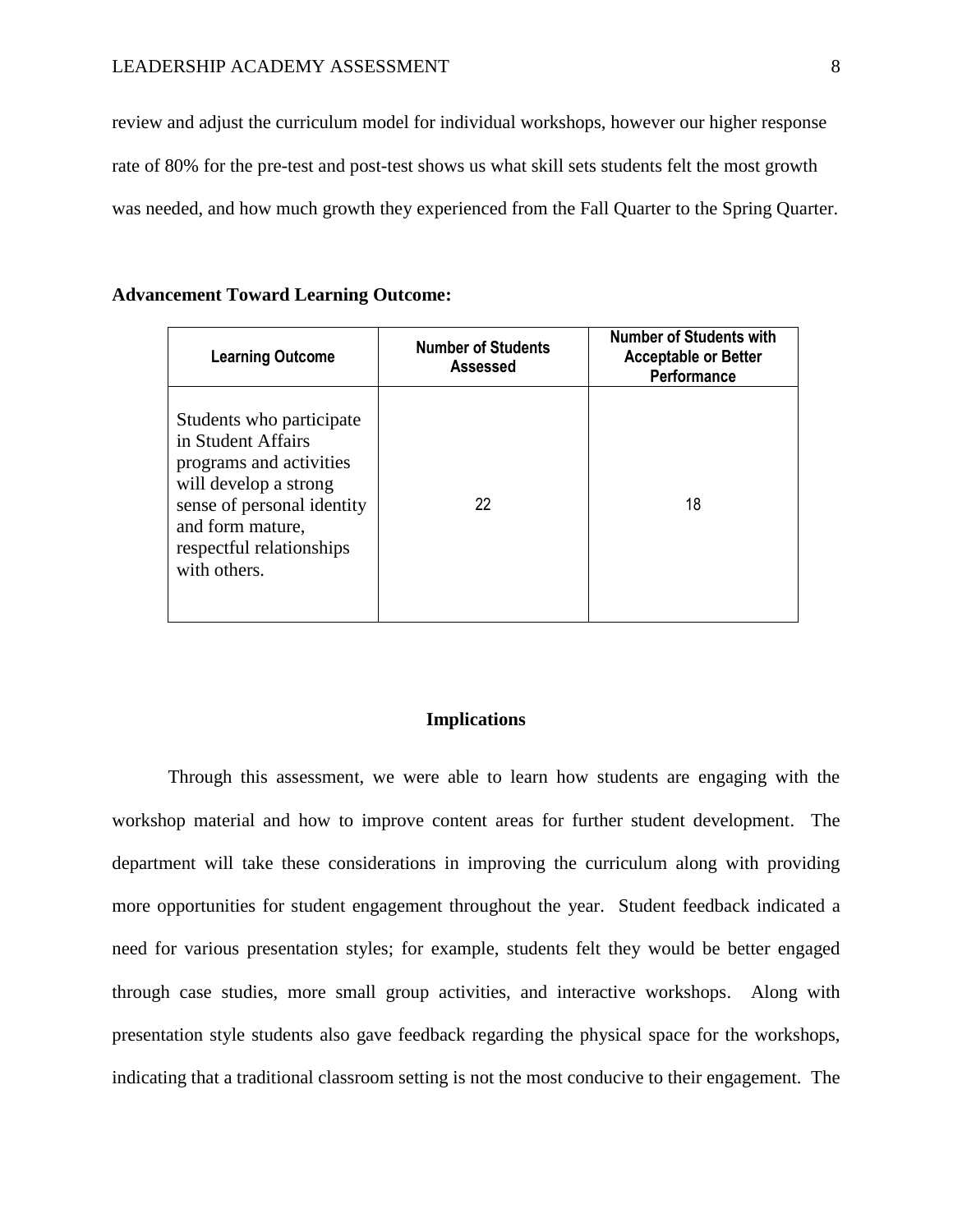### LEADERSHIP ACADEMY ASSESSMENT 9

following topics were suggested for future consideration by students: interviewing skills, public speaking, mental/physical/emotional health and how it can be applied to being a leader, as well as topics pertaining to specific majors. In continuing to improve this leadership curriculum as well as other OMSS programs, annual assessments will be conducted to reveal ways to improve the program and provide students with a rich experience that will impact their overall development.

Moving forward OMSS staff will continue to deliver this curriculum to our leadership scholar population with the intention of making the workshops open to more students in the future. This assessment has allowed us to engage with students in a way that intentionally focuses on skill building while still keeping an identity framework. As we move into Vision 2018 OMSS' leadership curriculum will seek to focus on academic success, improve graduation rates, and foster diversity and inclusion within the Division of Student Affairs.

In the future this leadership curriculum will become an offered touch point for all students involved in OMSS programs and initiatives. A follow-up study for this topic could include an analysis of the value students without monetary incentives see in the development curricula offered by OMSS across the board. We will continue to assess these workshops via Qualtrics and apply the feedback as we expand this curriculum's target audience.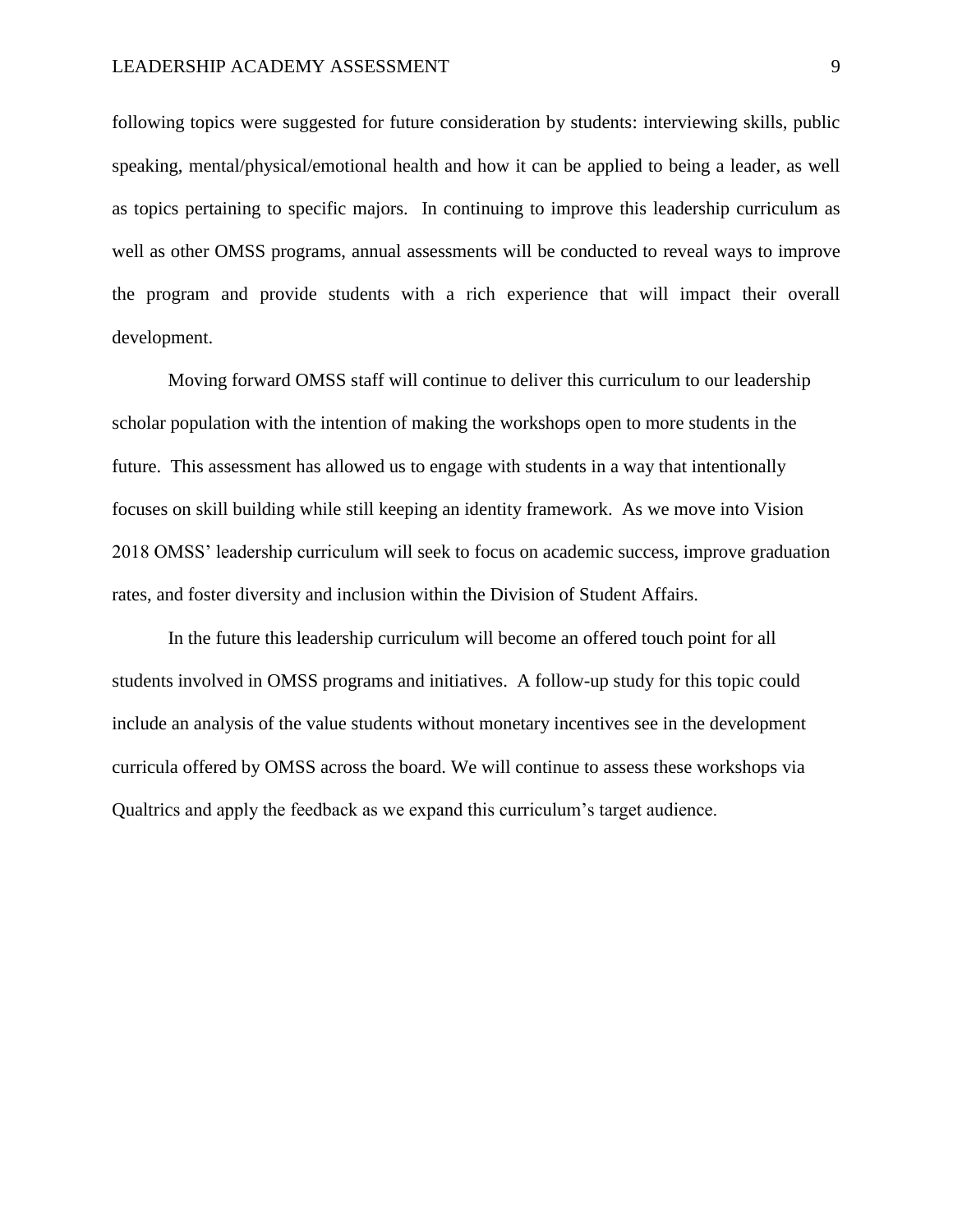Appendix A: Pre and Post Test Responses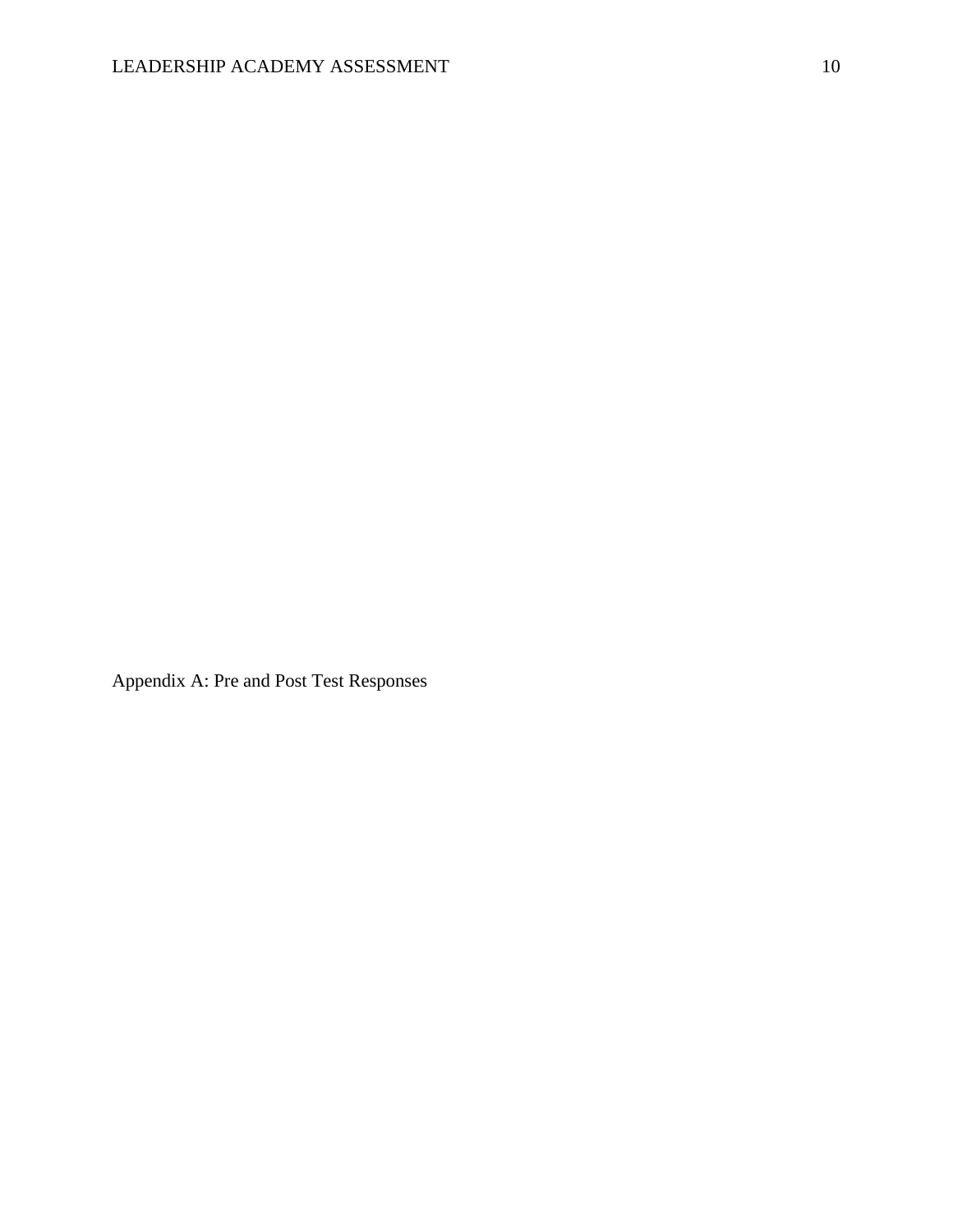

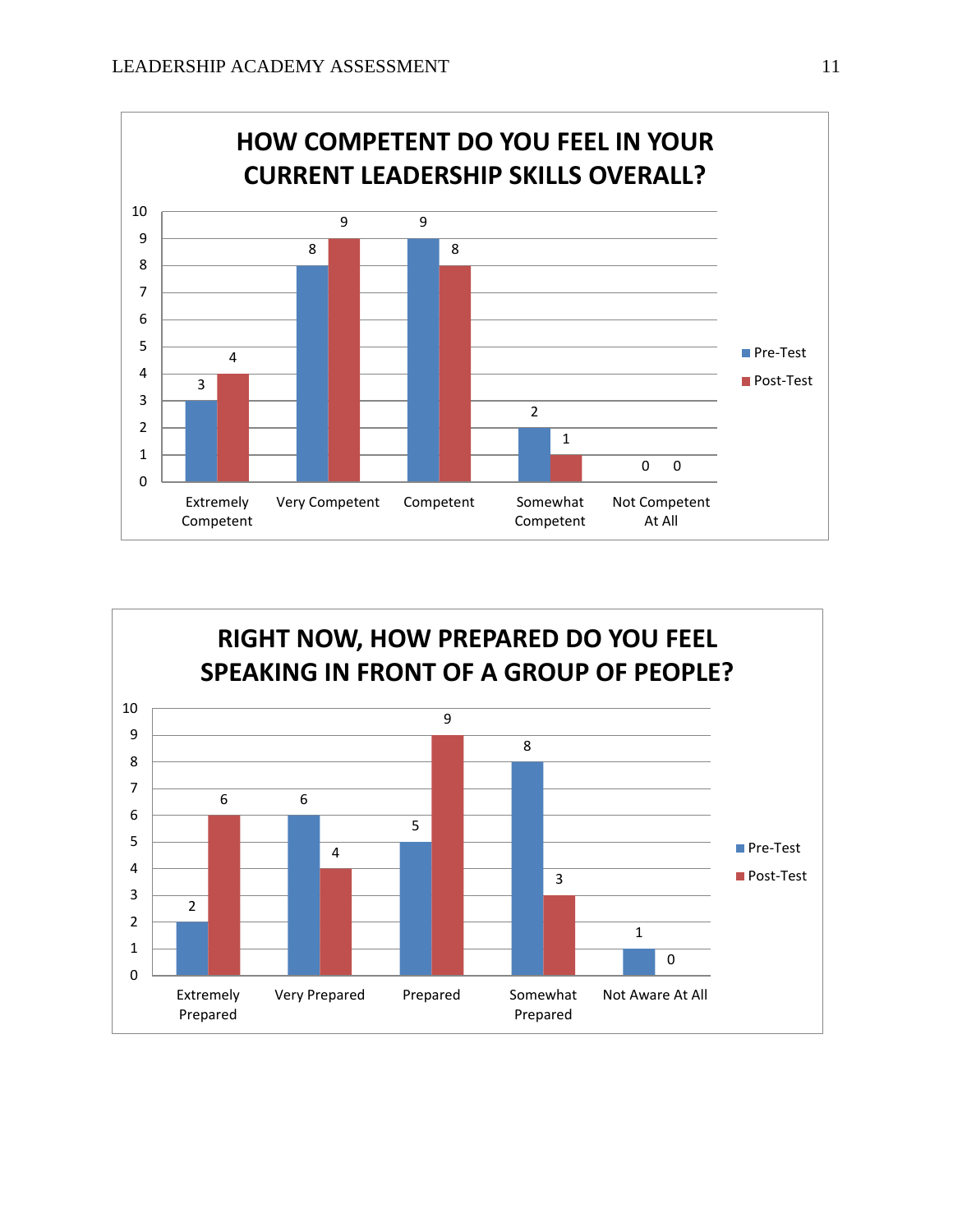

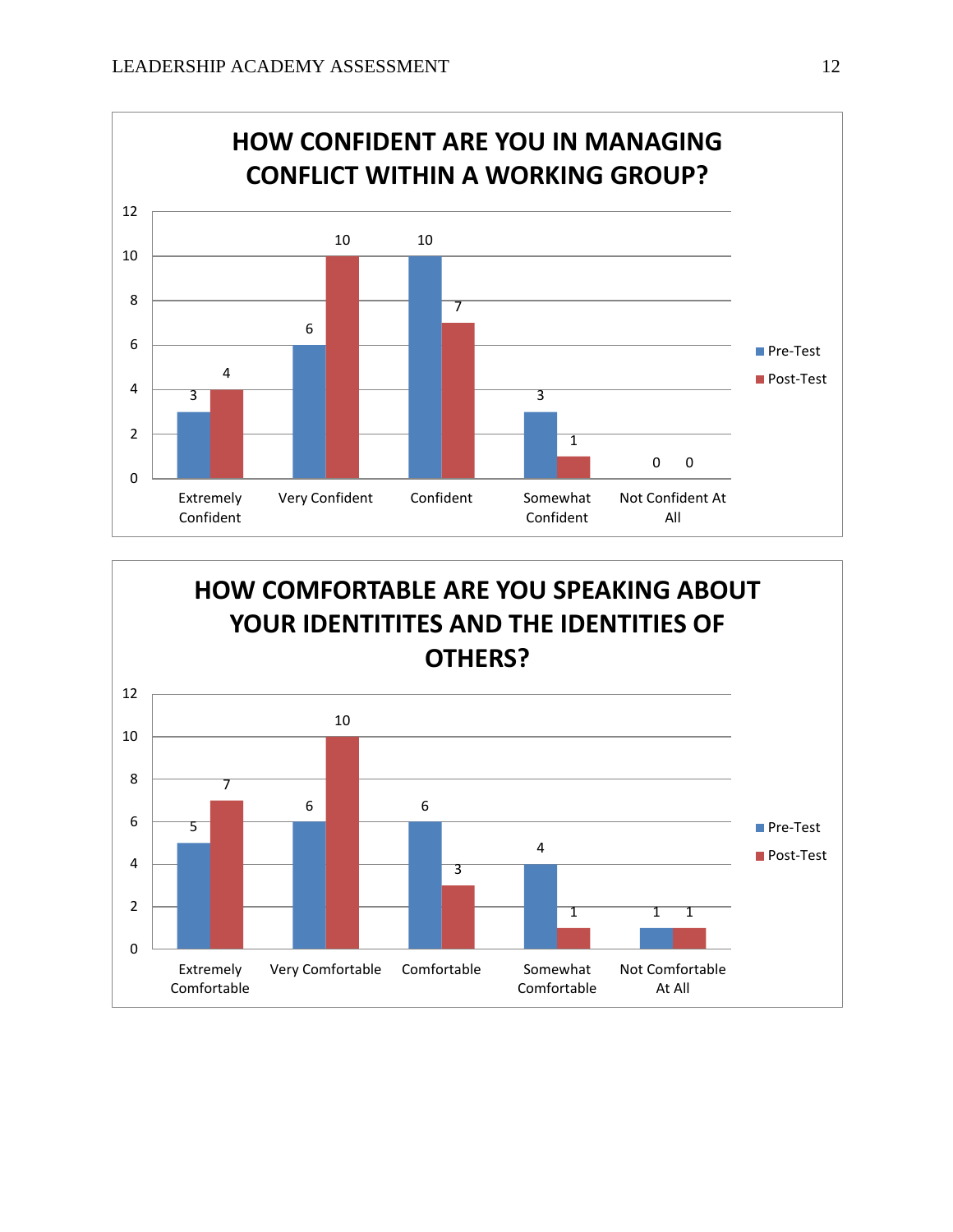

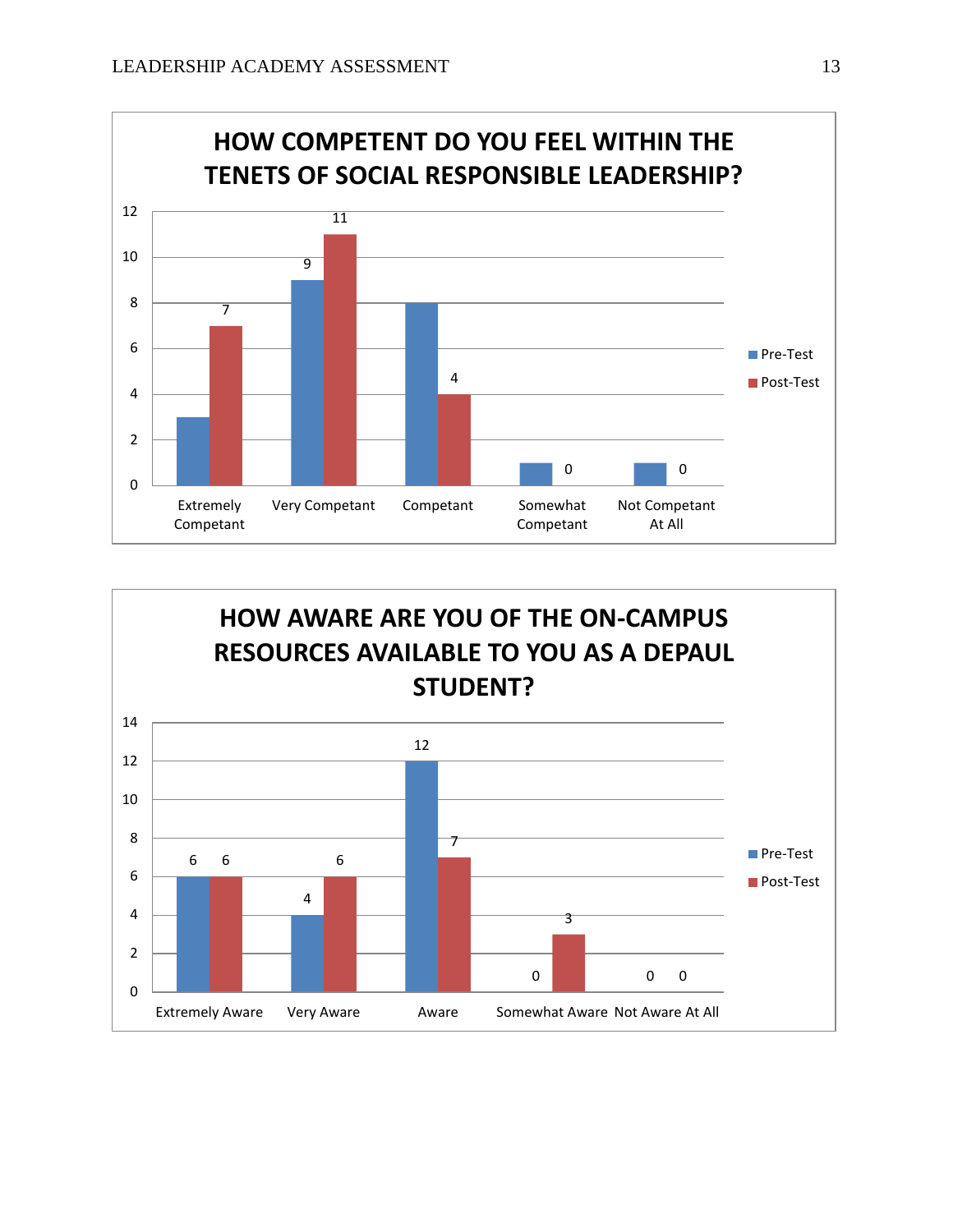

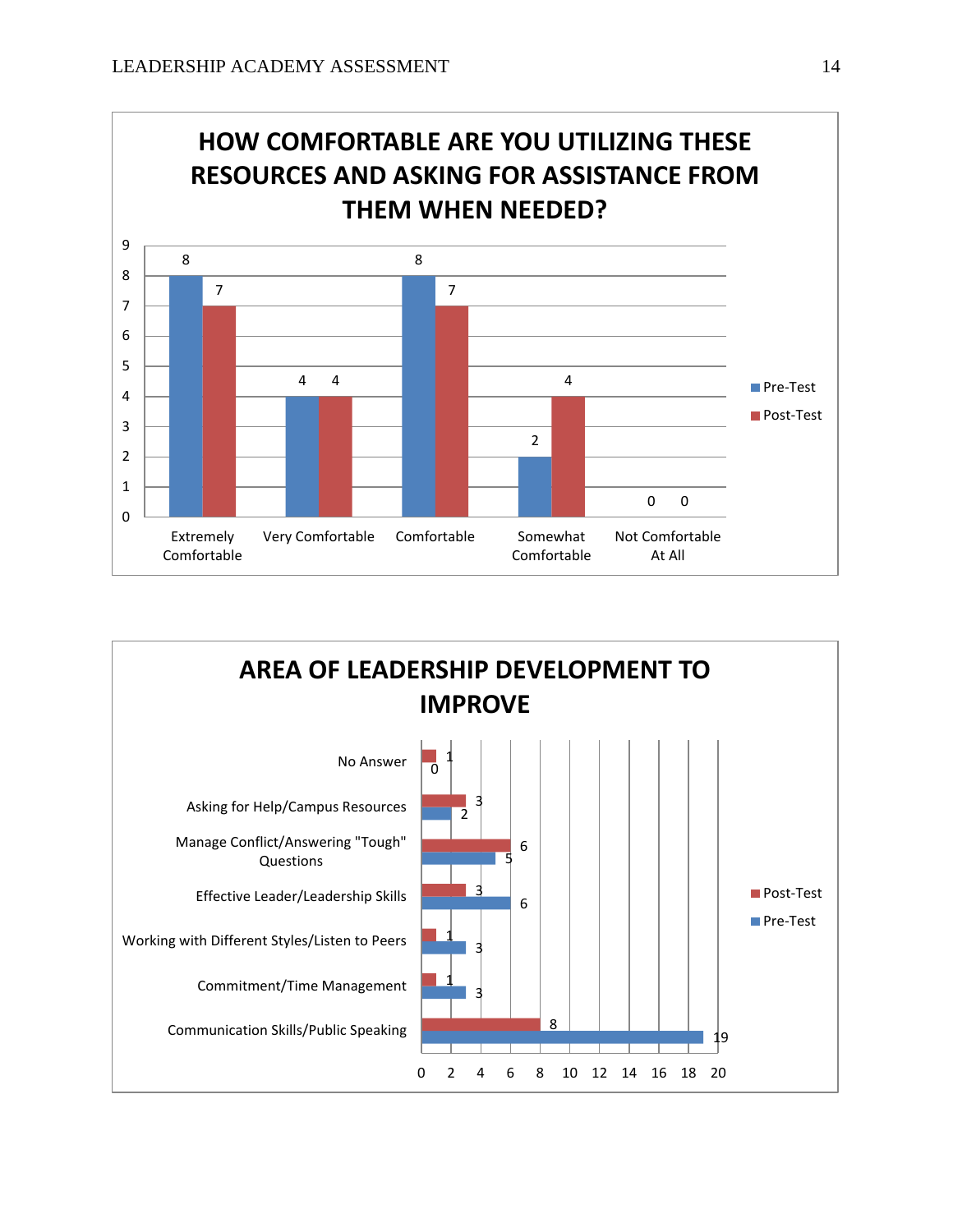Appendix B: Workshop Survey Questions

- 1. Workshop Facilitator
- 2. Workshop Title
- 3. Learning Points (skills and knowledge gained) Please list at least 3 things you learned from this workshop
- 4. Personal Reflection (thoughts and feelings about what you learned) Please list at least 3 reflective statements about what you learned in this workshop
- 5. Personal Application (related to attitudes, interactions with others) Please list at least 3 ways you can apply what you've learned from this workshop
- 6. Professional Application (related to my role as a scholar) Please list at least 3 ways you can apply what you've learned from this workshop
- 7. Today's workshop will help me achieve my goal in the following way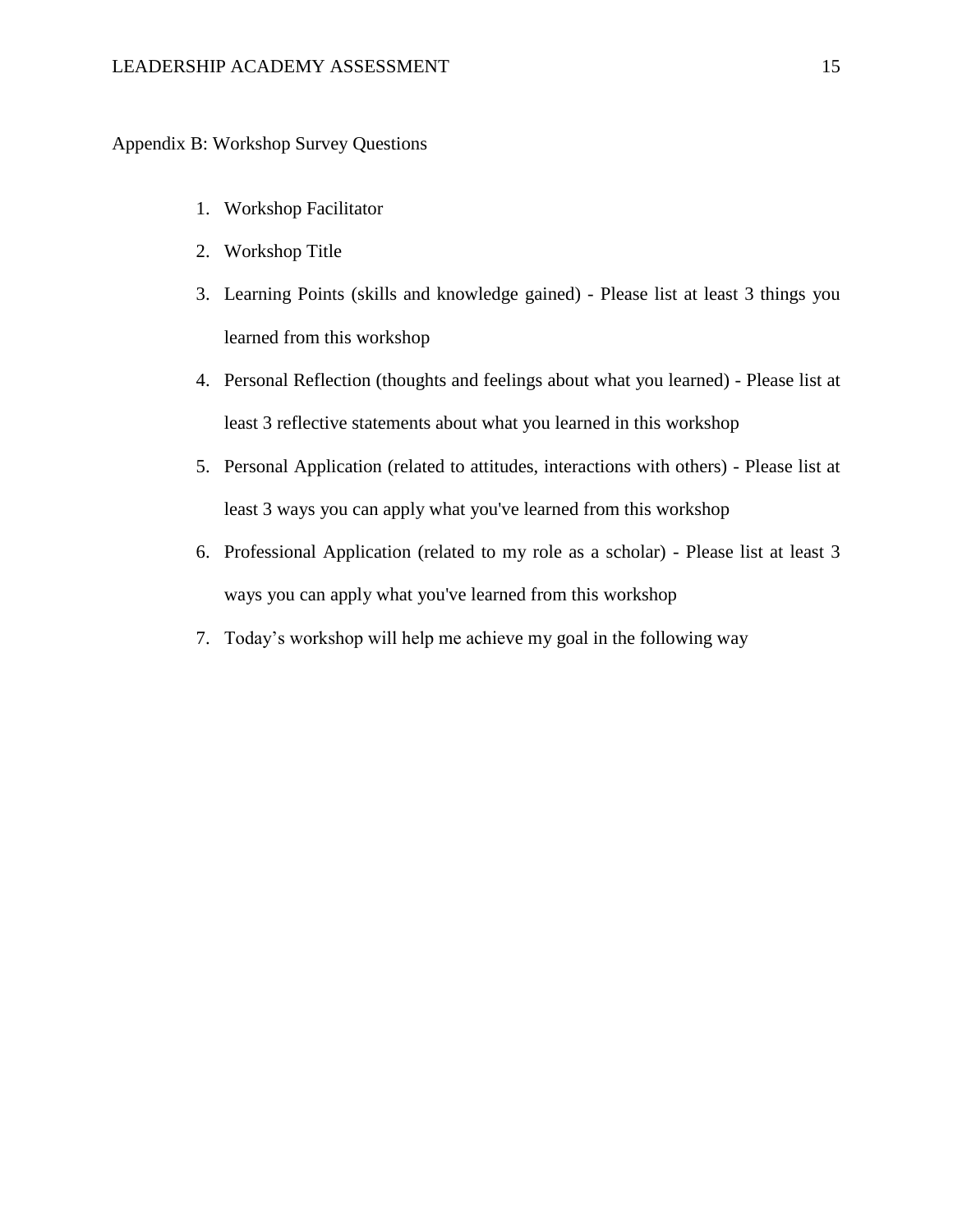# Appendix C: Focus Group Questions

- 1. What leadership skills did you gain from participating in these workshops?
- 2. What skills do you believe still need to be addressed throughout these workshops?
- 3. What improvements, if any, do you believe will make the workshops and program better for future students?
- 4. What other topics would you like to see addressed in the future?
- 5. How did the workshops prepare you for your future/pre-professional path? Were there certain transferrable skills that you learned?
- 6. What would you like to change/improve for the next workshops?